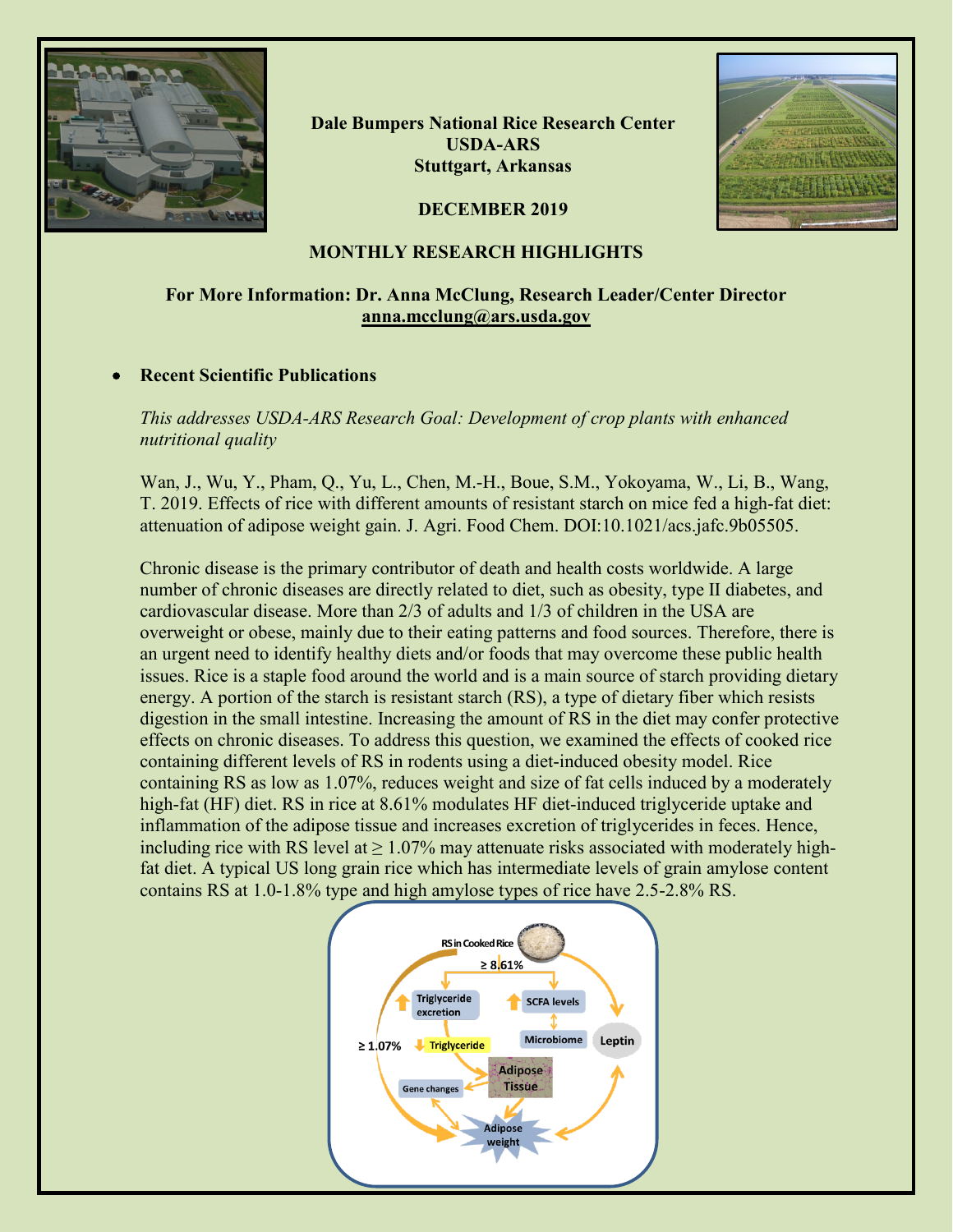## *This addresses USDA-ARS Research Goal: New phenotyping approaches for important traits*

McClung, A.M., Chen, M.-H., Jodari, F., Famoso, A.N., Addison, C.K., Linscombe, S.D., Ottis, B.V., Moldenhauer, K.A.K., Walker, T.W., Wilson, L.T., McKenzie, K.S. 2019. Use of objective imaging systems to assess subjective grain appearance traits important to the USA rice industry. Cereal Chemistry DOI:10.1002/cche.10251.

Grain appearance traits like grain shape, grain uniformity, grain color, and grain translucency impact determine the grade of rice, its price and marketability. These grain traits are evaluated subjectively in the USA by officially trained inspectors and at commercial rice mills. There is interest in determining if digital imaging systems (IS) provide an alternative means to objectively and rapidly measure these traits. This would help producers, buyers, and researchers be assured that rice samples are graded in an efficient and consistent manner. The goals of this study were to compare appearance traits commonly assessed by the USA rice industry as determined visually by inspectors (VI) and using IS and to identify IS parameters that predict VI assessments. Grain chalkiness as determined by commercial mills, a rice exporting company, and government inspectors, differed from results using three IS: WinSeedle, SeedCount and S21 (pictured below). However, all six methods agreed on ranking of the best and worst of 20 US cultivars for chalkiness. This suggests that human assessment of grain chalkiness was less discerning than digital imaging systems. In addition, quality parameters easily and rapidly obtained from the IS were useful in explaining VI ratings for bran streaks, chalk, kernel color, uniformity length and appearance overall as determined by commercial mills. In conclusion, IS can rapidly quantify rice grain appearance traits but agree with subjective ratings for chalkiness only when differences are extreme.

| Image<br>Damage     | Ordering Report Advanced filters Close |  |                  |  |  |  |  |  |  |            |  |  |  |  |  |  |
|---------------------|----------------------------------------|--|------------------|--|--|--|--|--|--|------------|--|--|--|--|--|--|
| <b>Basic Filter</b> | Save report                            |  | Wholes: 100.00 % |  |  |  |  |  |  | $f.pad.$ : |  |  |  |  |  |  |
|                     | View report                            |  | def.tamanho:     |  |  |  |  |  |  | Chalky: -  |  |  |  |  |  |  |
|                     |                                        |  |                  |  |  |  |  |  |  |            |  |  |  |  |  |  |
|                     |                                        |  |                  |  |  |  |  |  |  |            |  |  |  |  |  |  |
|                     |                                        |  |                  |  |  |  |  |  |  |            |  |  |  |  |  |  |
|                     |                                        |  |                  |  |  |  |  |  |  |            |  |  |  |  |  |  |
|                     |                                        |  |                  |  |  |  |  |  |  |            |  |  |  |  |  |  |
|                     |                                        |  |                  |  |  |  |  |  |  |            |  |  |  |  |  |  |
|                     |                                        |  |                  |  |  |  |  |  |  |            |  |  |  |  |  |  |

# • **Technology Transfer**

# **To Non-Research Stakeholders**

On Dec. 9th, Dr. Ming-Hsuan Chen assisted a local milling company on evaluating their rice reference materials for grain quality analysis.

On Dec.  $13<sup>th</sup>$ , Dr. Anna McClung provided guidance to a Texas company on methods for identifying offtypes and producing pure seed of specialty rice varieties.